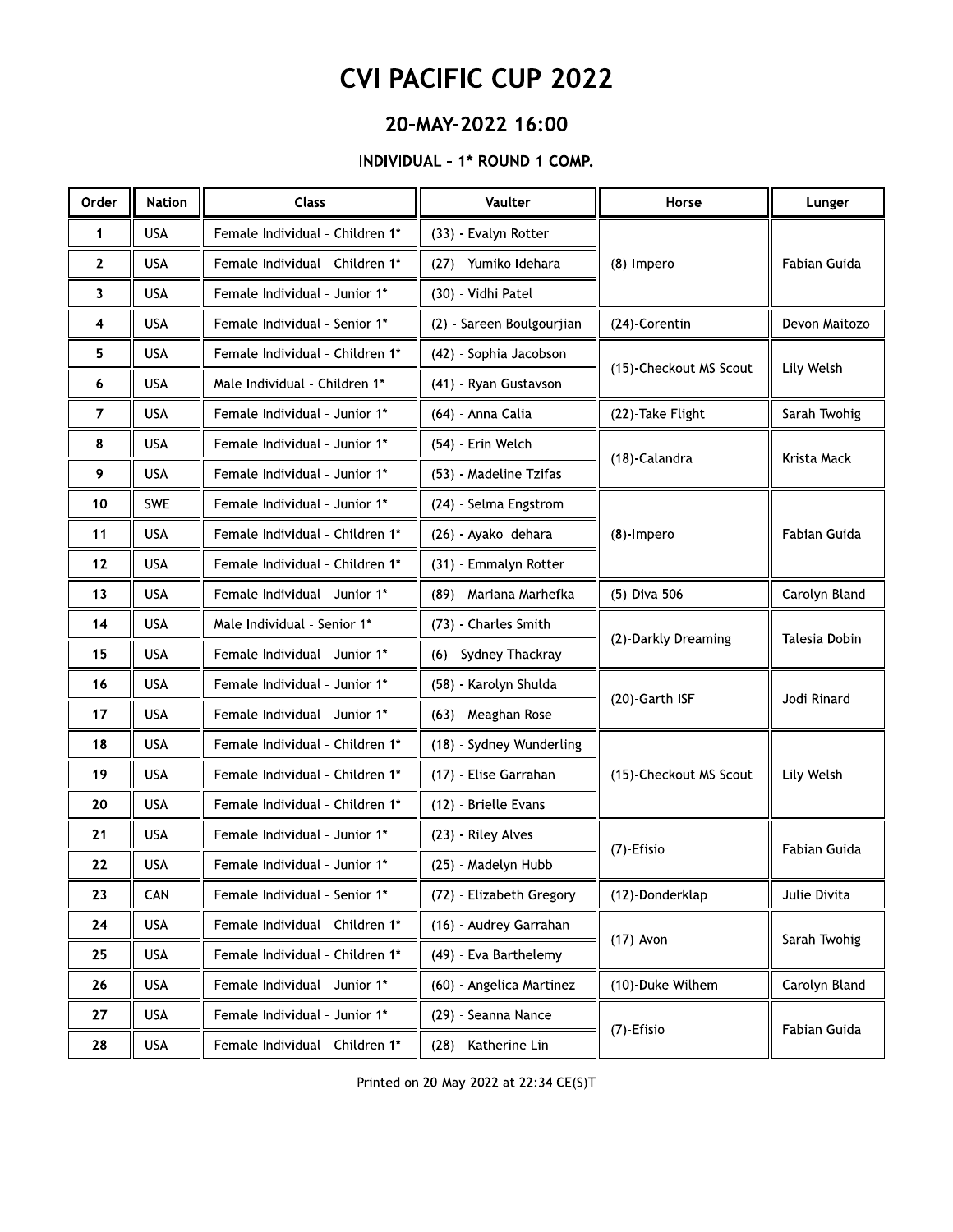### 20-MAY-2022 17:40

#### SQUAD - JUNIOR 1\* ROUND 1 COMP.

| Order | <b>Nation</b> | Team                 | Horse            | Lunger      |
|-------|---------------|----------------------|------------------|-------------|
|       | USA           | <b>Pacific Coast</b> | (10)-Duke Wilhem | Haley Smith |

Printed on 20-May-2022 at 22:35 CE(S)T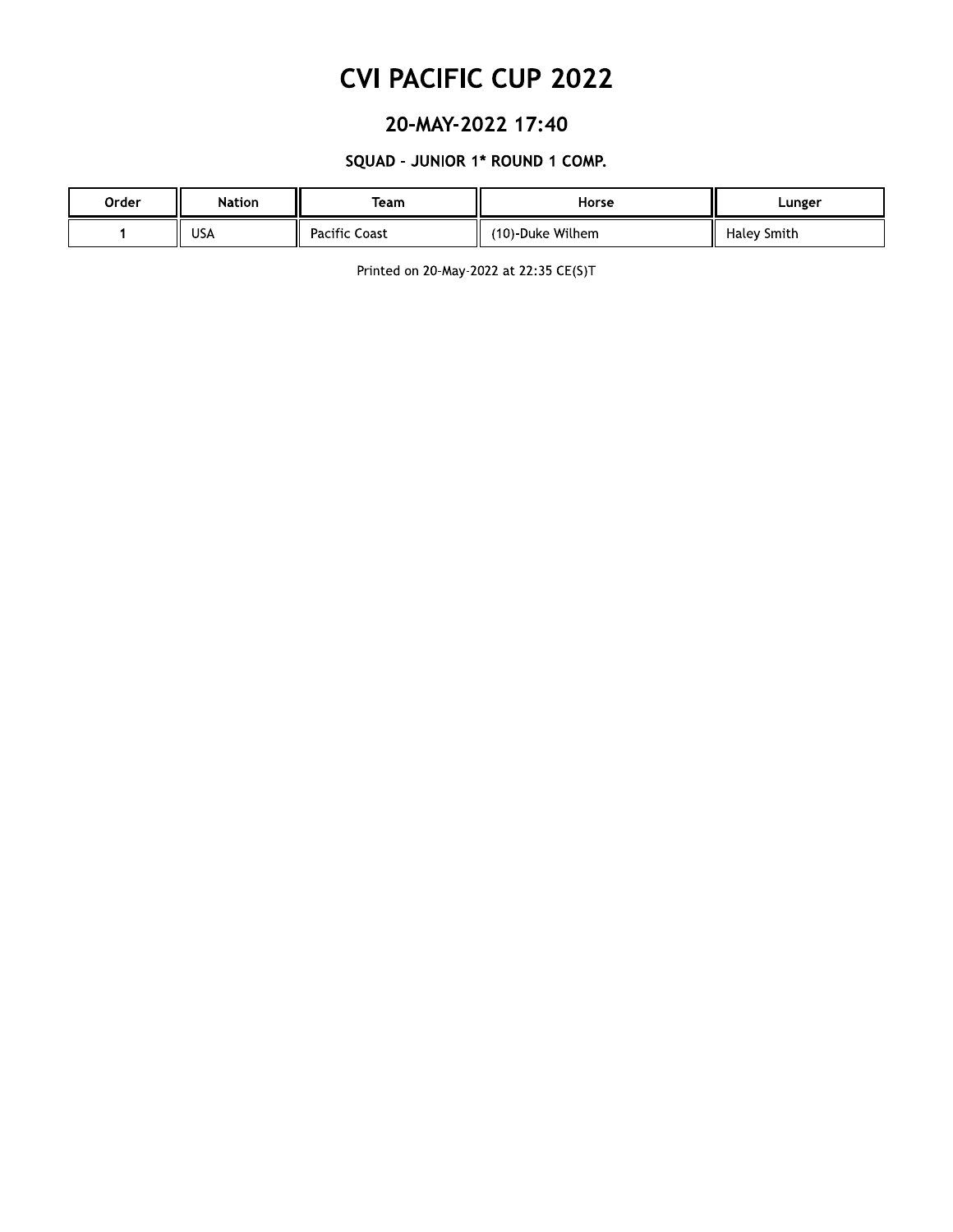### 20-MAY-2022 17:50

#### INDIVIDUAL - 1\* ROUND 1 FREE

| Order | <b>Nation</b> | <b>Class</b>                    | Vaulter                   | Horse                  | Lunger        |
|-------|---------------|---------------------------------|---------------------------|------------------------|---------------|
| 1     | <b>USA</b>    | Female Individual - Children 1* | (33) - Evalyn Rotter      |                        |               |
| 2     | <b>USA</b>    | Female Individual - Children 1* | (27) - Yumiko Idehara     | $(8)$ -Impero          | Fabian Guida  |
| 3     | <b>USA</b>    | Female Individual - Junior 1*   | (30) - Vidhi Patel        |                        |               |
| 4     | <b>USA</b>    | Female Individual - Senior 1*   | (2) - Sareen Boulgourjian | (24)-Corentin          | Devon Maitozo |
| 5     | <b>USA</b>    | Female Individual - Children 1* | (42) - Sophia Jacobson    |                        | Lily Welsh    |
| 6     | <b>USA</b>    | Male Individual - Children 1*   | (41) - Ryan Gustavson     | (15)-Checkout MS Scout |               |
| 7     | <b>USA</b>    | Female Individual - Junior 1*   | (64) - Anna Calia         | (22)-Take Flight       | Sarah Twohig  |
| 8     | <b>USA</b>    | Female Individual - Junior 1*   | (54) - Erin Welch         |                        | Krista Mack   |
| 9     | <b>USA</b>    | Female Individual - Junior 1*   | (53) - Madeline Tzifas    | (18)-Calandra          |               |
| 10    | SWE           | Female Individual - Junior 1*   | (24) - Selma Engstrom     |                        |               |
| 11    | <b>USA</b>    | Female Individual - Children 1* | (26) - Ayako Idehara      | $(8)$ -Impero          | Fabian Guida  |
| 12    | <b>USA</b>    | Female Individual - Children 1* | (31) - Emmalyn Rotter     |                        |               |
| 13    | <b>USA</b>    | Female Individual - Junior 1*   | (89) - Mariana Marhefka   | (5)-Diva 506           | Carolyn Bland |
| 14    | <b>USA</b>    | Male Individual - Senior 1*     | (73) - Charles Smith      | (2)-Darkly Dreaming    | Talesia Dobin |
| 15    | <b>USA</b>    | Female Individual - Junior 1*   | (6) - Sydney Thackray     |                        |               |
| 16    | <b>USA</b>    | Female Individual - Junior 1*   | (58) - Karolyn Shulda     | (20)-Garth ISF         | Jodi Rinard   |
| 17    | <b>USA</b>    | Female Individual - Junior 1*   | (63) - Meaghan Rose       |                        |               |
| 18    | <b>USA</b>    | Female Individual - Children 1* | (18) - Sydney Wunderling  |                        |               |
| 19    | <b>USA</b>    | Female Individual - Children 1* | (17) Elise Garrahan       | (15)-Checkout MS Scout | Lily Welsh    |
| 20    | <b>USA</b>    | Female Individual - Children 1* | (12) - Brielle Evans      |                        |               |
| 21    | <b>USA</b>    | Female Individual - Junior 1*   | (23) - Riley Alves        | (7)-Efisio             | Fabian Guida  |
| 22    | <b>USA</b>    | Female Individual - Junior 1*   | (25) - Madelyn Hubb       |                        |               |
| 23    | CAN           | Female Individual - Senior 1*   | (72) - Elizabeth Gregory  | (12)-Donderklap        | Julie Divita  |
| 24    | <b>USA</b>    | Female Individual - Children 1* | (16) - Audrey Garrahan    | $(17)$ -Avon           | Sarah Twohig  |
| 25    | <b>USA</b>    | Female Individual - Children 1* | (49) - Eva Barthelemy     |                        |               |
| 26    | <b>USA</b>    | Female Individual - Junior 1*   | (60) - Angelica Martinez  | (10)-Duke Wilhem       | Carolyn Bland |
| 27    | <b>USA</b>    | Female Individual - Junior 1*   | (29) - Seanna Nance       | (7)-Efisio             | Fabian Guida  |
| 28    | <b>USA</b>    | Female Individual - Children 1* | (28) - Katherine Lin      |                        |               |

Printed on 20-May-2022 at 22:35 CE(S)T